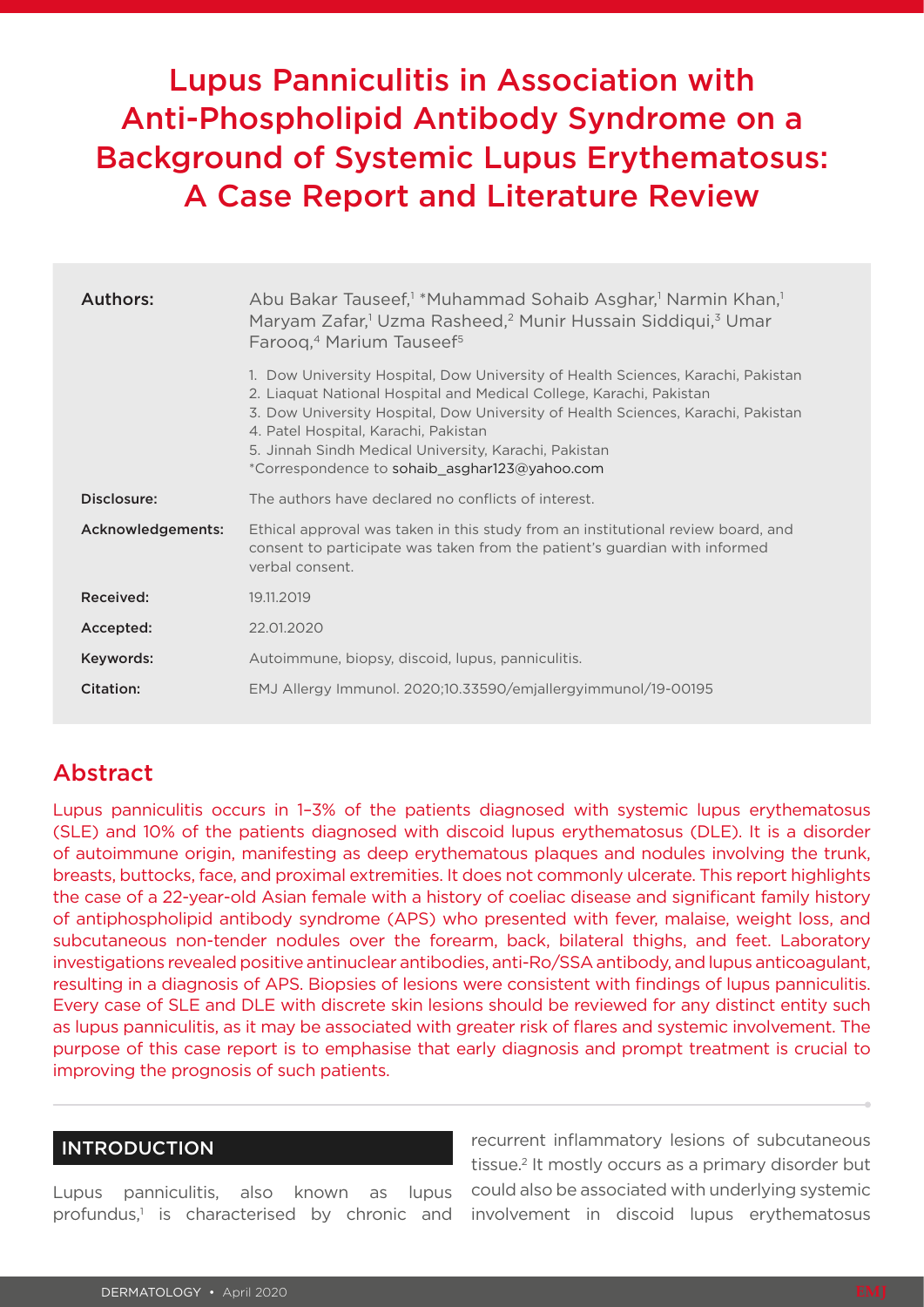$(DLE)^3$  The terminology lupus panniculitis was first coined by Kaposi $4$  in 1883. It usually occurs in the age range of 20–60 years old with a female predominance of  $2:1^{2,5}$  It presents as a firm, fixed, hard skin lesion that may or may not be tender.<sup>6</sup> The diagnosis is usually performed by clinical correlation, histological evidence, immunofluorescence, and autoimmune profile.<sup>6</sup> Systemic lupus erythematosus (SLE) is an autoimmune disorder that could potentially involve any organ or system.<sup>7</sup> Cutaneous lupus erythematosus, usually a benign disease, can become complicated in 1–3% of patients and progress into lupus profundus.8

### CASE PRESENTATION

A 22-year-old female of Asian descent with a past medical history of coeliac disease (CD) and positive family history of anti-phospholipid antibody syndrome (APS) in a second-degree relative presented with fever, generalised weakness, miscarriages in two previous pregnancies, and unintentional weight loss. She also presented with arthralgia, alopecia, photosensitivity, heavy menstrual blood flow, bluish discoloration of the fingers on exposure to cold, and recurrent oral ulcers. She developed non-tender subcutaneous nodules that formerly involved the forearm and later involved the back and bilateral thighs and feet. She denied facial rash, easy bruising, seizures, psychosis, proximal muscle weakness, cough, chest pain, diarrhoea, and blood in sputum. She was treated empirically with intravenous paracetamol (1 g every 8 hours) and corticosteroids (hydrocortisone 100 mg, every 8 hours).

The physical examination was unremarkable except for mild pallor; swelling in wrists, ankles, and small joints of the hands; periorbital puffiness; oral ulcers; non-scarring alopecia; and non-tender subcutaneous nodules over the forearm, back, and bilateral thighs (Figure 1). Laboratory workup showed haemoglobin: 10.2 g/dL with mean corpuscular volume: 70 fL; total leucocyte count: 9x10<sup>3</sup> u/L; platelets: 30x10<sup>3</sup> U/L; total bilirubin: 0.86 µmol/L with direct component of 0.23 µmol/L; alanine transaminase: 84 U/L, aspartate transaminase: 65 U/L, alkaline phosphatase: 140 IU/L; and gamma-glutamyltransferase: 113 U/L. Other baseline investigations such as erythrocyte sedimentation rate and

C-reactive protein were within normal limits. Based on suspected history, an autoimmune profile was sent which showed positivity for antinuclear antibodies (ANA) (2+, granular pattern), anti-dsDNA (40 U/mL), anti-Ro/SSA antibody (14 U/mL), and lupus anticoagulant antibody, whilst anti-La and other antibodies panel were negative, along with normal complement levels. The differential consideration at this point included SLE, mixed connective tissue disease, APS, Sjogren syndrome, rheumatic fever, and hypothyroidism. Based on blood workup, the initial diagnosis of SLE with APS was made and the patient was scheduled for skin-biopsy for the subcutaneous nodules.

Biopsy of the skin nodule showed lobular panniculitis, hyaline degeneration of fat, and lymphocytic infiltrate with scattered plasma cells, with no epidermal atrophy and no evidence of vasculitis (Figure 2). Immunofluorescence studies demonstrate deposits of IgM and complement 3 (C3) along the dermoepidermal junction, confirming the diagnosis of panniculitis in association with APS on a background of SLE. However, no specific feature suggestive of APS was present in the skin biopsy. The patient was managed initially with steroids (methylprednisolone 20 mg, twice daily), and hydroxychloroquine (HCQ) in a dose of 200 mg, every 12 hours. The general condition improved within a week; the patient was discharged on oral corticosteroids (1 mg/kg) and mycophenolate mofetil (500 mg, twice daily), and they were followed-up in the ambulatory setting within 2 weeks with a much-improved condition. Anticoagulant (warfarin 5 mg every 24 hours) was then given at the outpatient follow-up after 2 weeks. The patient was continued on the medications and was scheduled for monthly outpatient follow-up.

#### **DISCUSSION**

Lupus panniculitis is characterised by the development of painful indurated dermohypodermal nodules or plaques, typically affecting the thighs, the upper arms, or the cheek area of the face.<sup>9</sup> Bednarek et al.<sup>10</sup> reported in their study that in patients diagnosed with SLE, only 1–3% develop lupus panniculitis, while in patients diagnosed with DLE, this number can increase up to 10%.2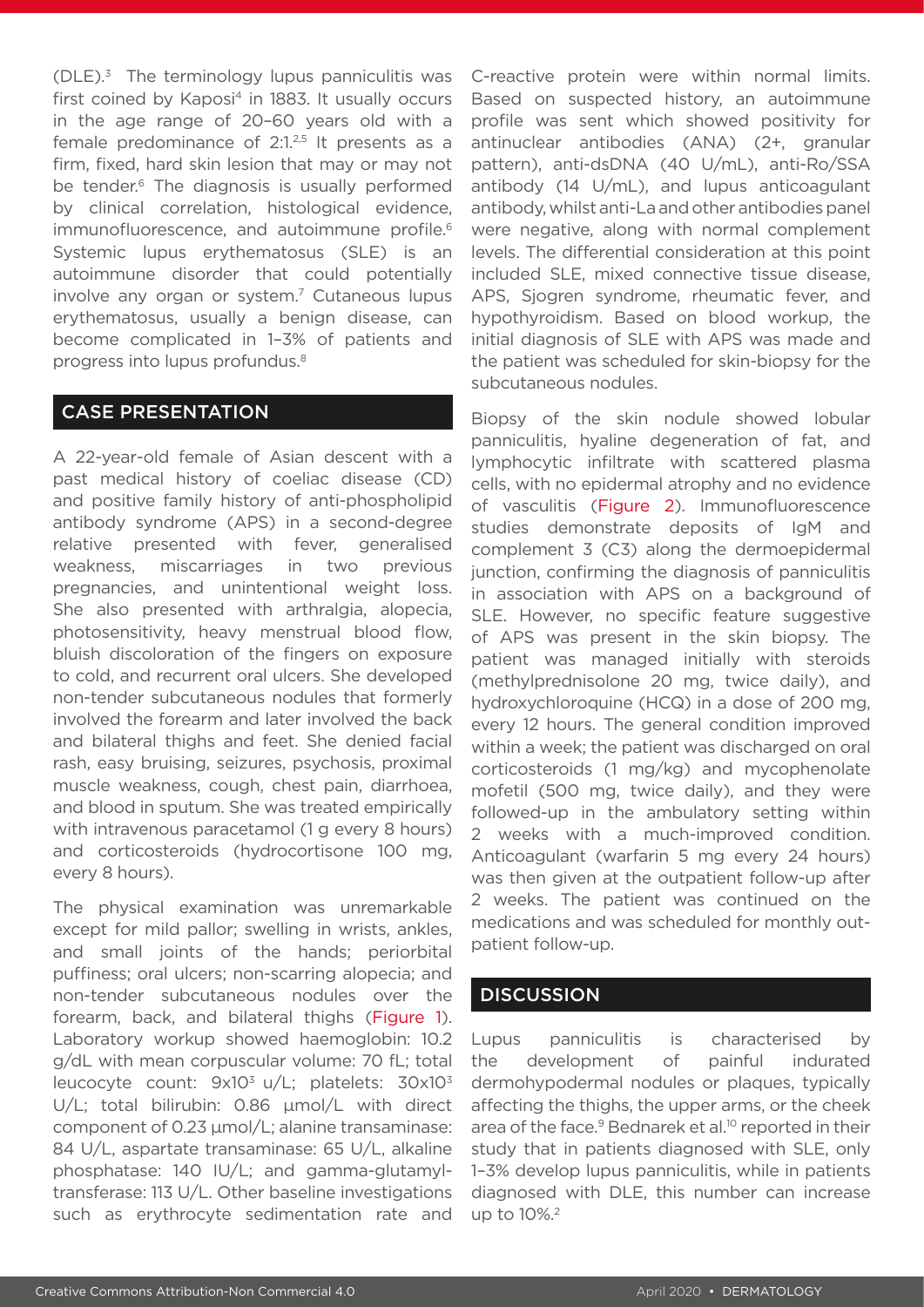

Figure 1: A patient presenting with non-tender subcutaneous nodules over the feet.



Figure 2: A) The hyaline degeneration of fat (thick arrow) with lymphocyte infiltration and plasma cells (thin arrows). B) The lobular panniculitis, fat degeneration (marked with an arrow), and inflammatory cells (marked with a circle).

The terminology 'lupus panniculitis' was first introduced by Kaposi<sup>4</sup> in 1883. The disease has a female to male ratio of 2:1, occurring predominantly in the age group of 20–60 years old.<sup>5</sup> The illness manifests itself as deep erythematous plaques and nodules, involving the trunk, breasts, buttocks, face, and proximal extremities. It does not commonly ulcerate. The

lesions may or may not be tender, depending upon the severity, and often heals with scarring and atrophy which can lead to significant cosmetic disfigurement.<sup>11</sup> The presentation is mostly of firm, fixed, hard lesions, which have the propensity to involve the fatty tissue, ultimately leading to calcification or atrophy of the lesion.<sup>12</sup>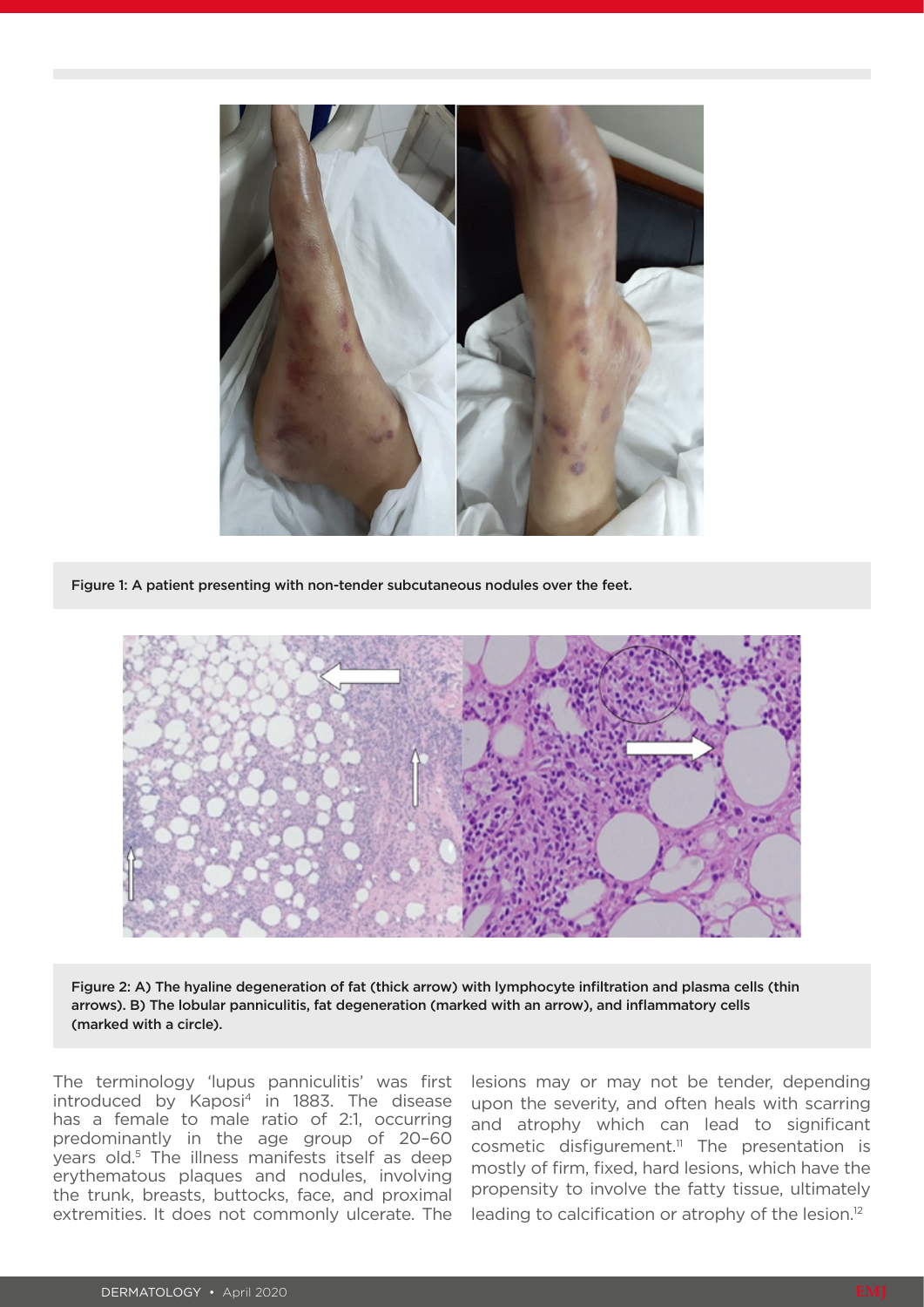In patients with such a presentation, other inflammatory disorders such as factitial panniculitis, traumatic panniculitis, morphea profundus, dermatomyositis, and subcutaneous panniculitis-like T cell lymphoma should be considered and ruled out. Amongst these, the greatest mimic is cutaneous T cell lymphoma, though it does need to be kept in mind as it has an aggressive course and involves poor prognosis.13 The diagnosis of lupus panniculitis involves clinical correlation, histological evidence, immunofluorescence, and autoimmune profile.<sup>14</sup> In approximately 50% of cases a biopsy of the specimen leads to the diagnosis, revealing the typical changes such as perivascular and peri-appendageal lymphocytic inflammation, hydropic degeneration of basal layer, hyperkeratosis, thickened basement membrane, interface changes, epidermal atrophy, and hyaline sclerosis of lobules.<sup>15</sup> Immunofluorescence studies are also an important subset helping in the diagnosis; they display the linear deposits of IgM and C3 along the dermoepidermal junction. If the biopsy gives equivocal results, the lupus band test is often performed. However, the ultimate diagnosis requires the clinical background with these pathological features and positive ANA occurs in about 50-85% of patients.<sup>14</sup> In patients who test ANA negative, the diagnosis should solely rely on histopathological evidence.<sup>15</sup> Lupus pannulitis has been rarely reported with APS, and usually without any systemic involvements.16 Also of note, eyelid oedema is the most common ocular involvement reported with lupus panniculitis.17

The 22-year-old Asian female, a known case of CD with a significant family history of APS, presented with fever, malaise, and weight loss. Her medical history was significant for oral ulcers, alopecia, Raynaud's phenomenon, and recurrent miscarriages. She had subcutaneous non-tender nodules located on the arms, thigh, and buttock region. Laboratory investigations revealed positive ANA, anti-Ro/SSA antibody, and lupus anticoagulant, resulting in a diagnosis of APS on a background of SLE. Biopsies of lesions were consistent with findings of lupus panniculitis, ultimately leading to a diagnosis of lupus panniculitis in association with APS, on the background of SLE. The patient was given steroids (methylprednisolone, 1 mg/kg) along with mycophenolate mofetil (500 mg twice daily) and was followed-up in the ambulatory setting within 2 weeks. Anticoagulant (warfarin, 5 mg daily) was added to the patient prescription at the outpatient follow-up after 2 weeks.

The treatment of lupus panniculitis is challenging because there are no specific indications or medication recommendations in the guidelines.<sup>18</sup> Antimalarial drugs are believed to bring improvement in mild cases of isolated lupus panniculitis.19 Chloroquine in a dose of 200–250 mg a day and HCQ in a dose of 200–400 mg a day is typically recommended. Usually, an eye examination is carried out during HCQ therapy in the first year if forced by a higher ophthalmolotoxic profile, but the risk remains small in therapeutic doses. HCQ is being used in SLE patients with mild disease and is known to decrease the need for steroids.18

When lupus panniculitis co-occurs with SLE. a combination of antimalarial and steroids is prescribed. Systemic steroids are reserved for aggressive and resistant cases.<sup>11</sup> In association with APS, lifelong anticoagulant therapy is usually added to the empiric treatment to prevent the recurrence of thromboembolism.20 Surgical intervention is indicated when all other possible approaches have failed to treat lupus panniculitis.20

#### **CONCLUSION**

Every case of SLE and discoid lupus with discrete skin lesions should be reviewed for any distinct entity such as lupus panniculitis, as it may be associated with greater risk of flares and systemic involvement. The purpose of this case report was to emphasise that early diagnosis and prompt treatment is crucial to improving the prognosis of patients with lupus panniculitis. It is considered the least common variety of cutaneous manifestations of lupus erythematosus, but it can be considered an initial presenting manifestation of SLE.